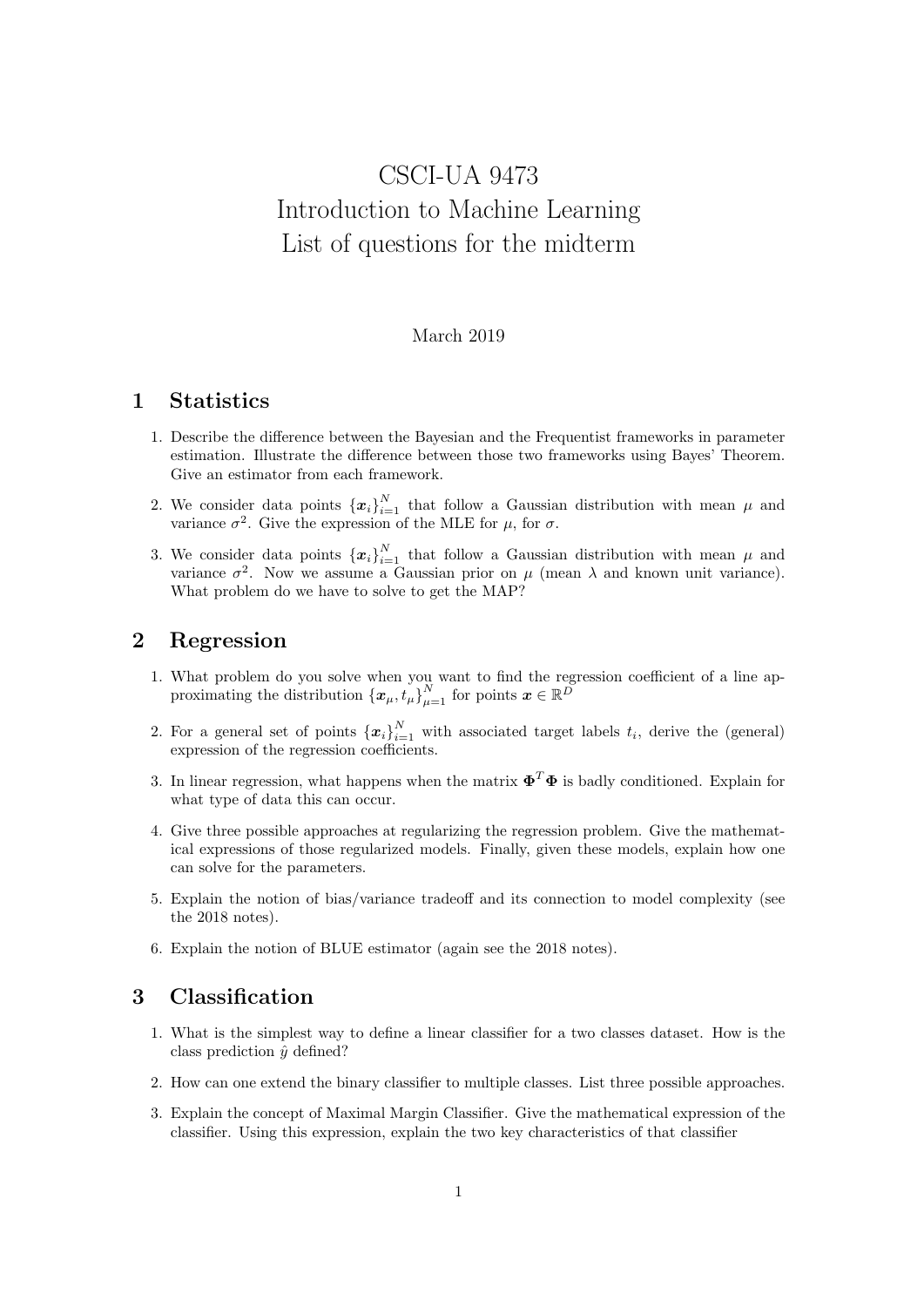| $\boldsymbol{x}$ | $\overline{y}$ |
|------------------|----------------|
| ΊΟ.<br>O         |                |
|                  |                |
|                  |                |
|                  |                |

<span id="page-1-0"></span>Table 1: XOR dataset



<span id="page-1-1"></span>Figure 1: Concentric dataset 1

- 4. Maximal margin classifiers can be obtained by solving an optimization problem. Give the formulation of this problem and explain the meaning of the objective function that one optimizes to find the classifier, based on the notion of minimum distance between a point and a plane.
- 5. List the two main families of probabilistic classifiers and explain what is the probabilistic model learned by each family. Give an example from each family.

## 4 Kernels

- 1. In what framework is it particularly interesting to rely on Kernels rather than on the feature vectors. Give an example.
- 2. Explain how to modify the linear regression model to obtain a kernel regression model. Give the expression of the Kernel regression model.
- 3. Consider the XOR problem shown in table [1.](#page-1-0) Explain how this problem can be solved by using an appropriate kernel.
- 4. Same question for the concentric two classes dataset of Fig. [1.](#page-1-1) Explain how one can solve this problem. What kernel do you use? What is the expression of the classifier?

#### 5 Neural Networks

- 1. Explain Rosenblatt's Perceptron model. Give the mathematical expression of the model. Give the perceptron learning rule. What can we say regarding the convergence of this learning rule?
- 2. Give the mathematical expression of a neural network and illustrate your model with a Diagram.
- 3. The power of neural networks rely on a result known as Universal approximation Theorem. Explain this result.